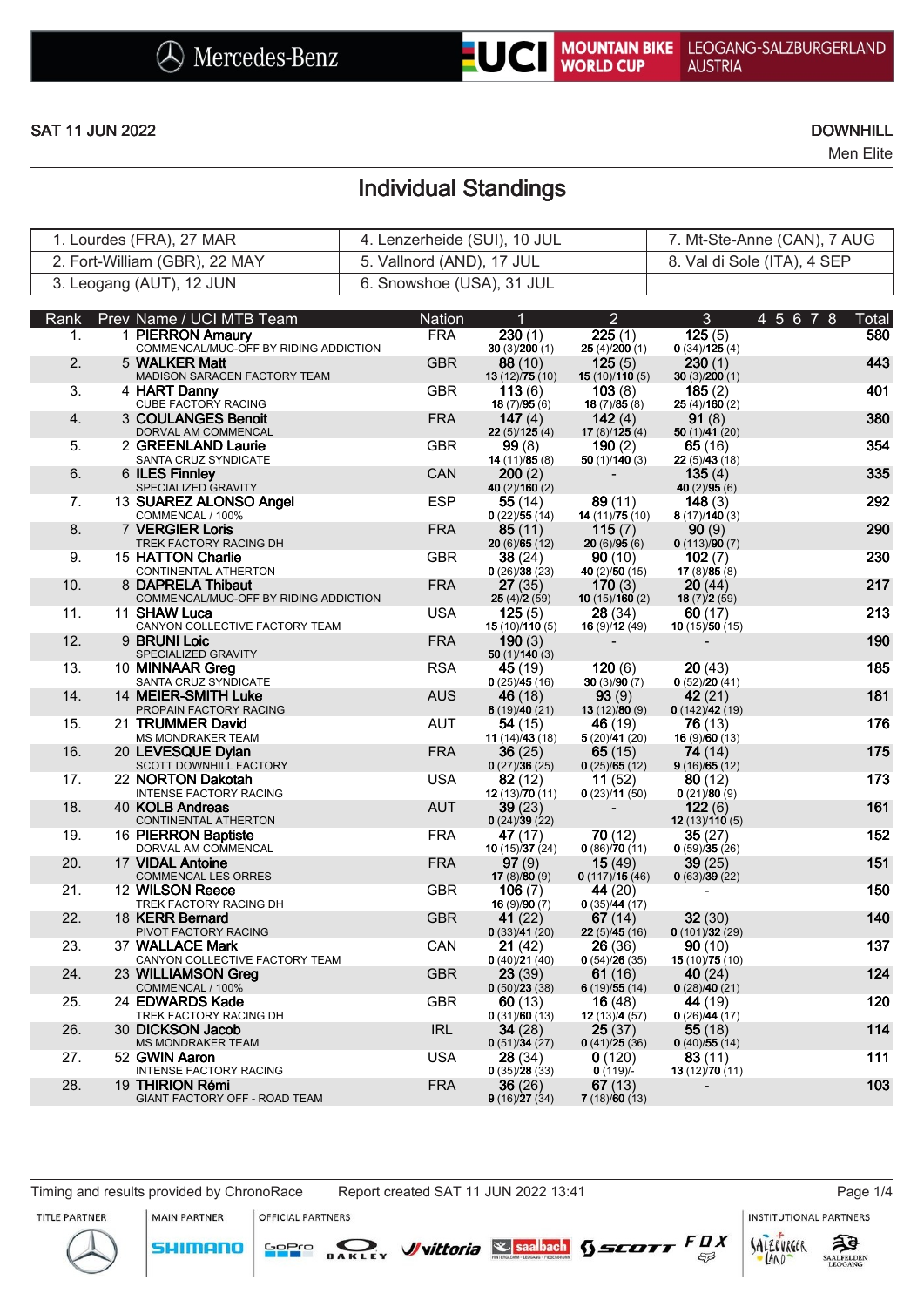Men Elite

# Individual Standings

| Rank | Prev Name / UCI MTB Team                                         | <b>Nation</b> | 1                            | $\overline{2}$            | $\mathfrak{B}$             | 4 5 6 7 8 | Total |
|------|------------------------------------------------------------------|---------------|------------------------------|---------------------------|----------------------------|-----------|-------|
| 29.  | 33 HARTENSTERN Max                                               | <b>GER</b>    | 50(16)                       | 6(56)                     | 41(23)                     |           | 97    |
| 30.  | <b>CUBE FACTORY RACING</b><br>25 FEARON Connor                   | <b>AUS</b>    | 0(21)/50(15)<br>32(30)       | 0(124)/6(55)<br>43(21)    | 14 $(11)/27(34)$<br>18(45) |           | 93    |
|      | FORBIDDEN SYNTHESIS TEAM                                         |               | 0(23)/32(29)                 | 0(32)/43(18)              | 0(38)/18(43)               |           |       |
| 31.  | 35 LUCAS Dean<br>SCOTT DOWNHILL FACTORY                          | <b>AUS</b>    | 35(27)<br>0(42)/35(26)       | 16(47)<br>0(49)/16(45)    | 38(26)<br>0(41)/38(23)     |           | 89    |
| 32.  | 29 DOOLEY Austin                                                 | <b>USA</b>    | 19(44)                       | <b>40</b> (22)            | 23(39)                     |           | 82    |
| 33.  | COMMENCAL NORTH AMERICA<br>28 MASTERS Edward                     | <b>NZL</b>    | 0(54)/19(42)<br>13(51)       | 0(53)/40(21)<br>50 $(17)$ | 0(44)/23(38)<br>15(48)     |           | 78    |
|      | PIVOT FACTORY RACING                                             |               | 0(46)/13(48)                 | 8(17)/42(19)              | 0(53)/15(46)               |           |       |
| 34.  | 26 VERNON Taylor<br>SORTED RACEGEAR                              | <b>GBR</b>    | 42(21)<br>0(41)/42(19)       | 32(29)<br>0(22)/32(29)    | 0(70)<br>$0(67)$ /-        |           | 74    |
| 35.  | 34 ESTAQUE Thomas                                                | <b>FRA</b>    | 33(29)                       | 23(39)                    | 17(46)                     |           | 73    |
| 36.  | COMMENCAL / 100%<br>53 REVELLI Loris                             | <b>ITA</b>    | 0(38)/33(28)<br>26(36)       | 0(21)/23(38)<br>0(62)     | 0(33)/17(44)<br>41(22)     |           | 67    |
|      | CANYON COLLECTIVE PIRELLI                                        |               | 0(29)/26(35)                 | 0(34)/0                   | 5(20)/36(25)               |           |       |
| 37.  | 27 FRIXTALON Hugo                                                | <b>FRA</b>    | 44 (20)                      | 22(40)                    | 0(64)                      |           | 66    |
| 38.  | COMMENCAL / 100%<br>38 ROGGE Antoine                             | <b>FRA</b>    | 0(39)/44(17)<br>18(45)       | 0(51)/22(39)<br>27(35)    | 0(32)/0(64)<br>21(42)      |           | 66    |
|      | <b>FRANCE</b>                                                    |               | 0(56)/18(43)                 | 0(29)/27(34)              | 0(27)/21(40)               |           |       |
| 39.  | <b>BROSNAN Troy</b><br>CANYON COLLECTIVE FACTORY TEAM            | <b>AUS</b>    |                              |                           | 65 $(15)$<br>20(6)/45(16)  |           | 65    |
| 40.  | 32 VIEIRA Roger                                                  | <b>BRA</b>    | 24(38)                       | 34(27)                    | 1(60)                      |           | 59    |
| 41.  | <b>BRAZIL</b><br>31 LUFFMAN Dennis                               | <b>GBR</b>    | 0(58)/24(37)<br>30(32)       | 0(52)/34(27)<br>29(32)    | 0(30)/1(60)                |           | 59    |
|      | CANYON COLLECTIVE FMD                                            |               | 0(45)/30(31)                 | 0(58)/29(32)              |                            |           |       |
| 42.  | 59 PIERRON Antoine<br>CANYON COLLECTIVE PIRELLI                  | <b>FRA</b>    |                              | 19(43)<br>0(46)/19(42)    | 34(28)<br>0(55)/34(27)     |           | 53    |
| 43.  | 60 CRAIK Ethan                                                   | <b>GBR</b>    | 0(62)                        | 19(44)                    | 33(29)                     |           | 52    |
| 44.  | <b>GT FACTORY RACING</b>                                         | <b>IRL</b>    | $0(62)$ /-                   | 11 $(14)/8(53)$           | 0(22)/33(28)               |           | 48    |
|      | 54 O CALLAGHAN Oisin<br><b>YT RACING DUDES</b>                   |               | 22(40)<br>0(52)/22(39)       | 3(58)<br>0(30)/3(58)      | 23(40)<br>11 $(14)/12(49)$ |           |       |
| 45.  | 36 WILLIAMSON Luke                                               | <b>GBR</b>    | 0(66)                        | 47 (18)                   |                            |           | 47    |
| 46.  | 555 RAAW GRAVITY RACING<br><b>ATWILL Philip</b>                  | <b>GBR</b>    | 0(66)<br>0(87)               | 9(16)/38(23)<br>0(114)    | 43(20)                     |           | 43    |
|      | PROPAIN POSITIVE SUPPORTED BY VEE                                |               | $0(87)$ /-                   | $0(112)$ /-               | 6(19)/37(24)               |           |       |
| 47.  | 39 A'HERN Kye<br>NS BIKES UR                                     | <b>AUS</b>    | 0(123)<br>$0(123)/-$         | 39(23)<br>0(24)/39(22)    | 0<br>$0/-$                 |           | 39    |
| 48.  | 41 CHAPELET Simon                                                | <b>FRA</b>    | 25(37)                       | 13(51)                    | 0(72)                      |           | 38    |
| 49.  | <b>FRANCE</b><br>42 CATHRO Ben                                   | <b>GBR</b>    | 0(34)/25(36)                 | 0(56)/13(48)<br>37(24)    | $0(69)$ /-<br>0(109)       |           | 37    |
|      | PINKBIKE RACING                                                  |               |                              | 0(37)/37(24)              | $0(107)$ /-                |           |       |
| 50.  | 51 BLAIR Lachlan<br><b>GREAT BRITAIN</b>                         | <b>GBR</b>    | 0(84)<br>0(84)               | 28(33)<br>0(36)/28(33)    | 9(53)<br>0(39)/9(52)       |           | 37    |
| 51.  | 43 PHILOGENE Christopher                                         | <b>RSA</b>    |                              | 36(25)                    | 0(82)                      |           | 36    |
| 52.  | SOUTH AFRICA<br>44 SILVA Dante                                   | <b>USA</b>    | 16(46)                       | 0(26)/36(25)<br>20(42)    | $0(79)$ /-<br>$\bf{0}$     |           | 36    |
|      | CANYON COLLECTIVE PIRELLI                                        |               | 0(43)/16(45)                 | 0(27)/20(41)              | $0/-$                      |           |       |
| 53.  | 45 ZWAR Oliver<br><b>UNION</b>                                   | <b>SWE</b>    | 0(61)<br>0(61)               | 35(26)<br>0(39)/35(26)    | 0(92)<br>$0(89)$ /-        |           | 35    |
| 54.  | 49 CRUZ Lucas                                                    | CAN           | 0(74)                        | 30(31)                    | 4(58)                      |           | 34    |
|      | NORCO FACTORY TEAM                                               |               | 0(74)                        | 0(42)/30(31)              | 0(54)/4(57)                |           |       |
| 55.  | 46 GANNICOTT George<br><b>GREAT BRITAIN</b>                      | <b>GBR</b>    |                              | 33(28)<br>0(44)/33(28)    | 0(91)<br>$0(88)$ /-        |           | 33    |
| 56.  | 47 DUNNE Ronan                                                   | <b>IRL</b>    | 0(88)                        | 31(30)                    | 0(81)                      |           | 31    |
| 57.  | CONTINENTAL NUKEPROOF FACTORY RACING<br><b>BLENKINSOP Samuel</b> | NZL           | $0(88)$ /-<br>$\blacksquare$ | 0(31)/31(30)<br>0(70)     | 0(78)<br>31(31)            |           | 31    |
|      | NORCO FACTORY TEAM                                               |               |                              | $0(67)$ /-                | 0(25)/31(30)               |           |       |
| 58.  | <b>48 CABIROU Rudy</b>                                           | <b>FRA</b>    | 31(31)<br>0(37)/31(30)       | 0(63)<br>0(45)/0          |                            |           | 31    |
| 59.  | 76 BOOKER Daniel<br><b>AUSTRALIA</b>                             | <b>AUS</b>    |                              | 5(57)<br>0(48)/5(56)      | 26(35)<br>0(43)/26(35)     |           | 31    |

SHIMANO

**MAIN PARTNER** OFFICIAL PARTNERS

<mark>GoPr</mark>o





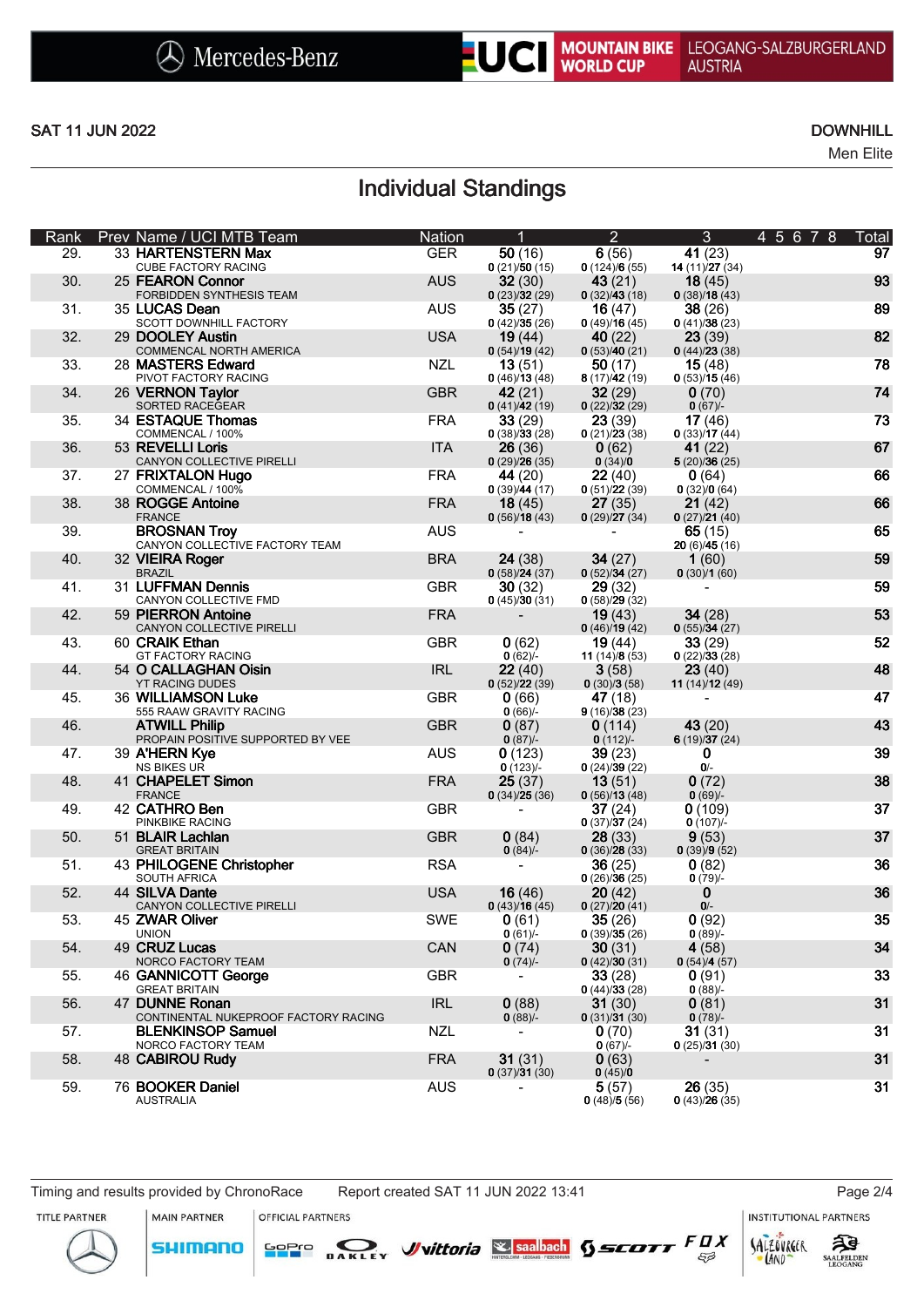Men Elite

# Individual Standings

| Rank | Prev Name / UCI MTB Team                                  | <b>Nation</b> | $\overline{1}$            | $\overline{2}$           | $\mathfrak{B}$         | 4 5 6 7 8<br>Total      |
|------|-----------------------------------------------------------|---------------|---------------------------|--------------------------|------------------------|-------------------------|
| 60.  | <b>SHERLOCK Seth</b><br><b>INTENSE FACTORY RACING</b>     | CAN           | 0(93)<br>$0(93)/$ -       | $\mathbf 0$<br>$0/-$     | 30(32)<br>0(35)/30(31) | 30                      |
| 61.  | <b>MULALLY Neko</b><br><b>FRAMEWORKS RACING</b>           | <b>USA</b>    | 0(67)<br>$0(67)$ /-       | 0(103)<br>$0(101)/-$     | 29(33)<br>0(48)/29(32) | 29                      |
| 62.  | 50 DAILLY Adrien                                          | <b>FRA</b>    | 29(33)<br>0(48)/29(32)    | $\mathbf 0$<br>$0/-$     |                        | 29                      |
| 63.  | <b>NIEDERBERGER Noel</b><br>SWITZERLAND                   | SUI           | 0(70)<br>$0(70)$ /-       | 0(76)<br>$0(73)/-$       | 28(34)<br>0(23)/28(33) | 28                      |
| 64.  | 57 MASTERS Wyn<br><b>GT FACTORY RACING</b>                | <b>NZL</b>    | 0(94)<br>0(94)            | 21(41)<br>0(59)/21(40)   | 6(56)<br>0(31)/6(55)   | 27                      |
| 65.  | <b>INIGUEZ Matteo</b><br><b>COMMENCAL VEE</b>             | <b>FRA</b>    |                           | 0(80)<br>$0(77)$ /-      | 26(36)<br>7(18)/19(42) | 26                      |
| 66.  | 82 FAIRCLOUGH Brendan<br>SCOTT DOWNHILL FACTORY           | <b>GBR</b>    | 1(60)<br>0(49)/1(60)      | $\overline{\phantom{a}}$ | 25(37)<br>0(24)/25(36) | 26                      |
| 67.  | <b>ZWAR KVIST Benjamin</b><br><b>UNION</b>                | <b>SWE</b>    | 0<br>$0/-$                | 0(64)<br>0(61)           | 24(38)<br>0(49)/24(37) | 24                      |
| 68.  | 55 MCDOWALL Kirk                                          | CAN           |                           | 24 (38)<br>0(50)/24(37)  |                        | 24                      |
| 69.  | 71 READING Jack<br>SR SUNTOUR COMMENCAL BY GRAVITY SCHOOL | <b>GBR</b>    | 10(54)<br>0(55)/10(51)    | 0(125)<br>$0(125)$ /-    | 14(49)<br>0(37)/14(47) | 24                      |
| 70.  | VIGE Gaëtan<br><b>FRANCE</b>                              | <b>FRA</b>    |                           |                          | 22(41)<br>0(29)/22(39) | 22                      |
| 71.  | 56 SLACK Dan<br>SR SUNTOUR COMMENCAL BY GRAVITY SCHOOL    | <b>GBR</b>    | 22(41)<br>5(20)/17(44)    |                          |                        | 22                      |
| 72.  | 69 BARÁNEK Rastislav<br><b>SLOVAKIA</b>                   | <b>SVK</b>    | 11(53)<br>0(59)/11(50)    | $\blacksquare$           | 11(51)<br>0(47)/11(50) | 22                      |
| 73.  | 58 MACDONALD Brook<br>MS MONDRAKER TEAM                   | <b>NZL</b>    | 20(43)<br>0(36)/20(41)    | 0(112)<br>$0(110)$ /-    | 0(71)<br>0(68)         | 20                      |
| 74.  | 61 LAFFEY Patrick<br>CANADA                               | CAN           |                           | 18(45)<br>0(40)/18(43)   | 0(90)<br>$0(87)$ /-    | 18                      |
| 75.  | 62 BRAYTON Adam<br><b>GREAT BRITAIN</b>                   | <b>GBR</b>    |                           | 17(46)<br>0(33)/17(44)   | 0(87)<br>0(84)         | 17                      |
| 76.  | 73 EDMONDSON Jamie<br>ROCKSHOX TREK RACE TEAM             | <b>GBR</b>    | 9(55)<br>0(30)/9(52)      | 0(127)<br>0(127)         | 8(54)<br>0(51)/8(53)   | 17                      |
| 77.  | <b>KERR Henry</b><br>PROPAIN FACTORY RACING               | <b>IRL</b>    |                           | 0(126)<br>0(126)         | 16(47)<br>0(57)/16(45) | 16                      |
| 78.  | 63 MAES Martin                                            | <b>BEL</b>    | 16 $(47)$<br>8(17)/8(53)  |                          |                        | 16                      |
| 79.  | 64 GARCIN Johan<br><b>VVRACING ACADEMY</b>                | <b>FRA</b>    | 15(48)<br>0(32)/15(46)    | $\bf{0}$<br>$0/-$        | $\bf{0}$<br>$O/-$      | 15                      |
| 80.  | 65 LALY Thibault<br>PINKBIKE RACING                       | <b>FRA</b>    | 14 $(49)$<br>0(57)/14(47) | 0(129)<br>$0(129)$ /-    | 0(106)<br>$0(104)$ /-  | 14                      |
| 81.  | 66 BRANNIGAN George<br><b>NS BIKES UR</b>                 | <b>NZL</b>    | 0(97)<br>$0(97)/-$        | 14(50)<br>0(55)/14(47)   | 0(96)<br>$0(93)/-$     | 14                      |
| 82.  | 67 PALAZZARI Davide<br>ROGUE RACING - AFTER SKULL TEAM    | <b>ITA</b>    | 14 $(50)$<br>7(18)/7(54)  | 0(88)<br>$0(85)$ /-      | 0(68)<br>$0(65)/-$     | 14                      |
| 83.  | <b>FREW Jackson</b><br><b>AUSTRALIA</b>                   | <b>AUS</b>    |                           | $\overline{\phantom{0}}$ | 13(50)<br>0(42)/13(48) | 13                      |
| 84.  | 68 GIRONDE Mael<br><b>FRANCE</b>                          | <b>FRA</b>    | 12(52)<br>0(60)/12(49)    | 0(72)<br>0(69)           | 0(88)<br>$0(85)/-$     | 12                      |
| 85.  | <b>JEWETT Jakob</b><br>CANYON COLLECTIVE FACTORY TEAM     | CAN           |                           |                          | 10(52)<br>0(36)/10(51) | 10                      |
| 86.  | 70 BRANNEN Ryan<br>555 RAAW GRAVITY RACING                | <b>GBR</b>    |                           | 10(53)<br>0(43)/10(51)   |                        | 10                      |
| 87.  | 72 MCBAIN Calum<br><b>GREAT BRITAIN</b>                   | <b>GBR</b>    | 0(105)<br>$0(105)/-$      | 9(54)<br>0(38)/9(52)     | 0(136)<br>$0(135)/-$   | $\boldsymbol{9}$        |
| 88.  | 80 WILLIAMS Preston<br><b>GREAT BRITAIN</b>               | <b>GBR</b>    | 0(98)<br>0(98)            | 2(59)<br>0(47)/2(59)     | 7(55)<br>0(50)/7(54)   | 9                       |
| 89.  | 74 VIEIRA Douglas<br><b>BRAZIL</b>                        | <b>BRA</b>    | 0(132)<br>$0(132)$ /-     | 7(55)<br>0(57)/7(54)     | 0(114)<br>$0(112)$ /-  | $\overline{\mathbf{r}}$ |
| 90.  | 75 BANDEIRA Gonçalo<br><b>PORTUGAL</b>                    | <b>POR</b>    | 6(56)<br>0(53)/6(55)      |                          | 0(102)<br>$0(99)/-$    | 6                       |

**MAIN PARTNER** 

SHIMANO

OFFICIAL PARTNERS

<mark>GoPr</mark>o

DAKLEY *J*uittoria Saalbach § SCOTT  $F \underset{\epsilon \beta}{\text{D} X}$ 







 $53$